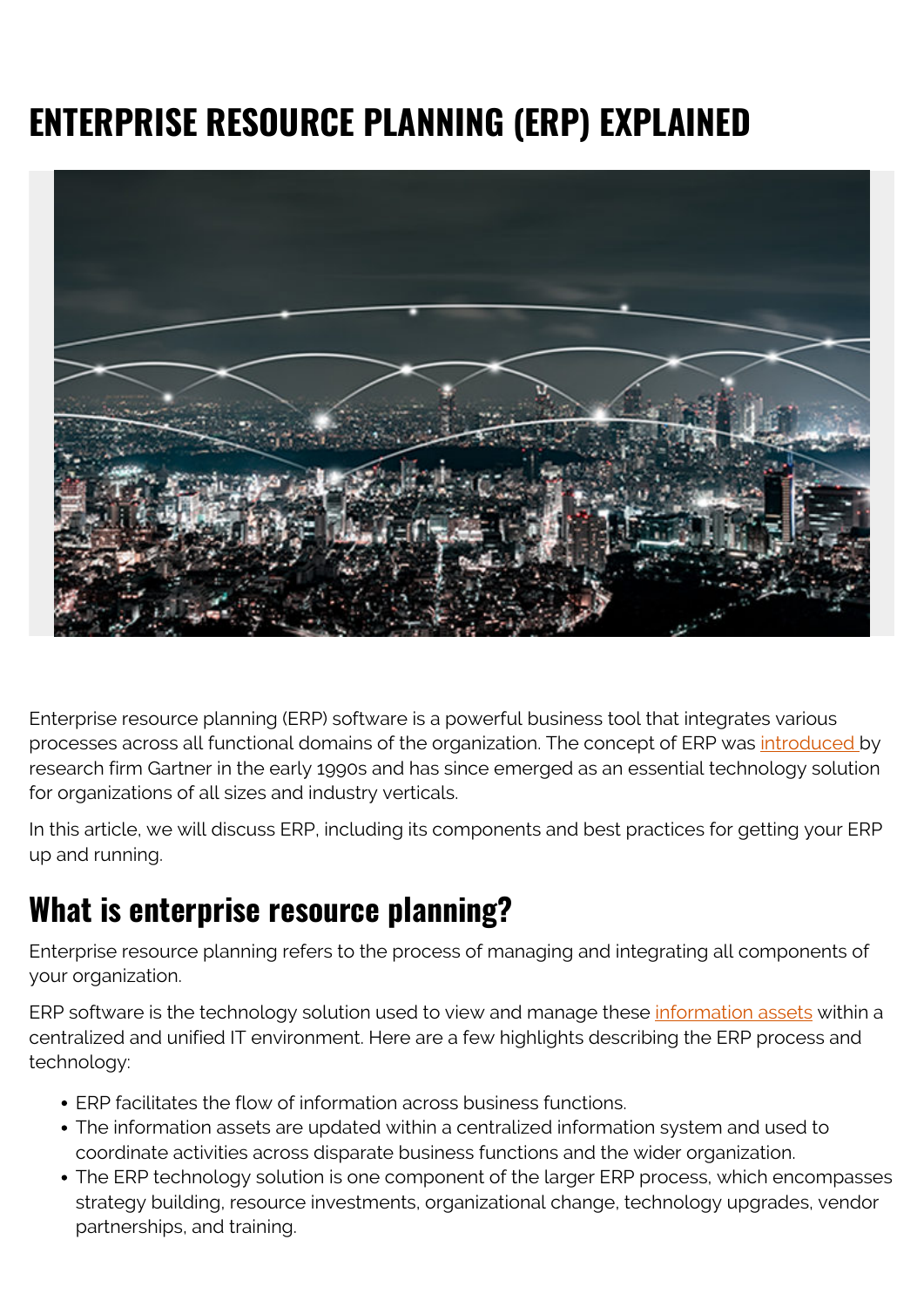ERP is a continuously evolving and improving process among progressive organizations, especially considering that most ERP implementations fail. According to [research,](https://www.erpfocus.com/ten-erp-failure-statistics.html) 60% of all ERP projects fail to meet the desired expectations.

# **ERP concepts & components**

Now, let's look at the core concepts of ERP.



# **ERP technology**

ERP technology serves the functional requirements of the ERP process. It contains several management modules, such as:

- HR management
- Business intelligence
- Financial management
- Inventory and supply chain management

The technology is supported by the underlying hardware resources, which can be an on-premise data center or a cloud-based IT environment.

#### **ERP implementation process**

The way you implement ERP can follow various methodologies and frameworks. The ERP implementation life cycle process includes:

- Planning and organization
- ERP technology selection
- Technology deployment and installations
- Data migration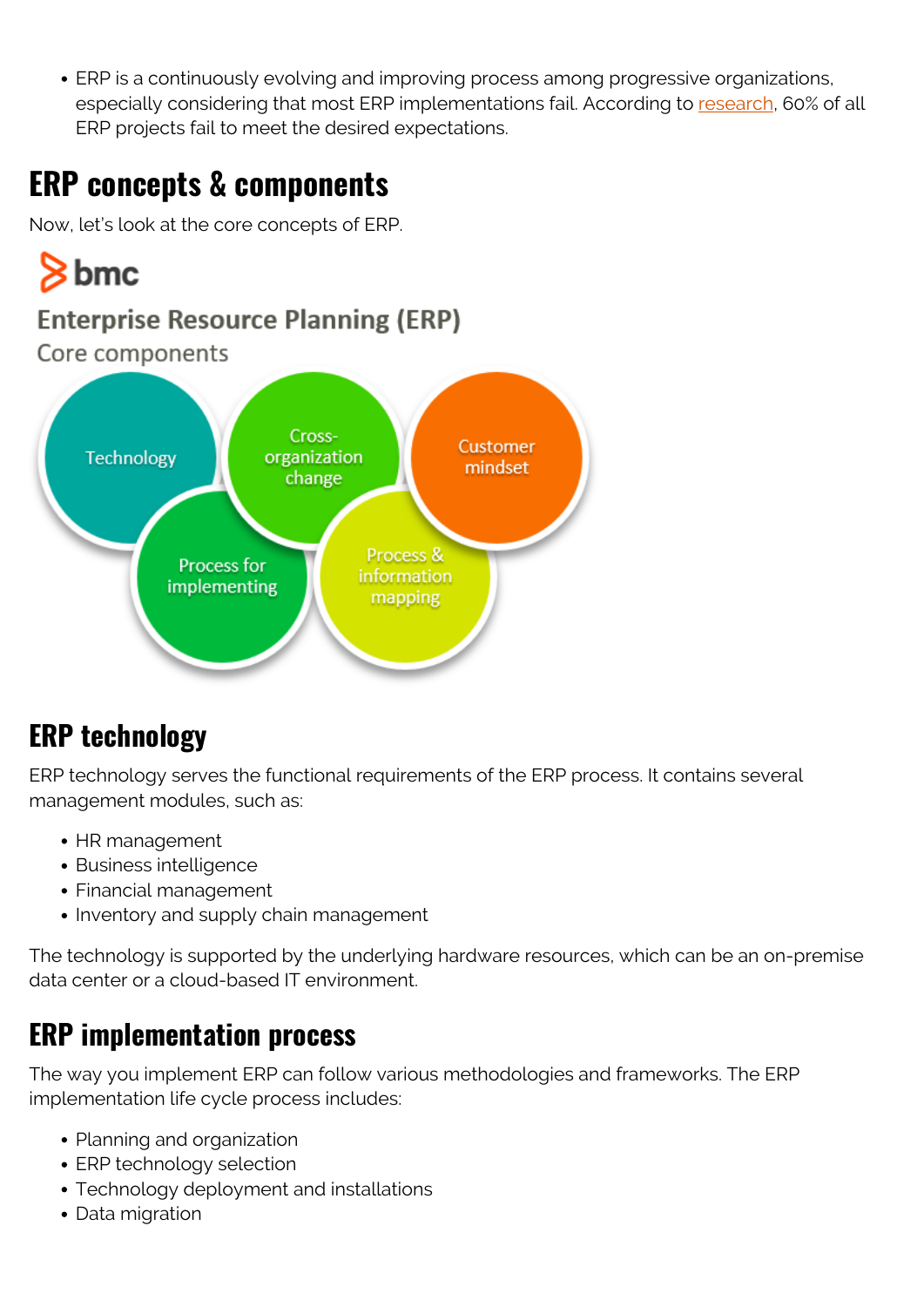- User training
- Testing, validations
- Go Live
- Follow through and improvement feedback

These stages follow a systematic approach that integrate the requirements of the end-to-end ERP implementation project and ensure that the intended objectives are achieved. The process typically involves collaboration with external experts and often requires customization of a standardized offthe-shelf ERP technology solution.

ERP customization is undesirable once you consider the resulting complexities in ERP functions and the limitations to scalability and agility to business processes in the future. Still, customizing your ERP may be necessary to [align with the business processes](https://blogs.bmc.com/blogs/it-business-alignment/).

#### **Organizational change**

ERP is a process of integrating people, as much as integrating information assets and business functions. Stakeholders should be aligned around the ERP implementation process and the executive buy-in should be ensured to guarantee the necessary financial support and facilitate decisions to transform business operations.

A majority of ERP projects fail because organizations resist change. This resistance occurs at the operational, cultural, and technology levels. This is because organizations are developed with an interlocking set of capabilities, skills, values, attitudes, goals and practices.

For example, [software development following Agile principles](https://blogs.bmc.com/blogs/agile-vs-waterfall/) often seem to work at first but eventually the team members get back to their usual ways of work. The fast and frequent Agile sprints essentially become a very speedy version of Waterfall sequential updates, which goes against the Agile philosophy. It thereby fails to take advantage of the technology resources invested into making Agile work.

Organizational change through Agile as part of an ERP implementation project following the same progression can similarly cause the entire ERP project to fail, only because organizations failed to manage and execute lasting changes.

(Consider the [Organizational Change Management \(OCM\) template](https://blogs.bmc.com/blogs/organizational-change-management/) for aligning change with ERP implementation.)

#### **Process mapping & information flow**

This component deals with the way information flows between various ERP modules or business functions within the ERP process. The process mapping identifies various entities and participants, hierarchies, the information workflows that automated specific business functions.

([Business Process Modeling Notation](https://blogs.bmc.com/blogs/bpmn-business-process-modeling-notation/) might help you map and visualize these business functions.)

#### **Customer mindset**

This component deals with the way ERP as a framework and technology solution influences the workforce at both the individual and the collective organizational levels.

In this context, the focus is on automotive business functions and enforcing the necessary